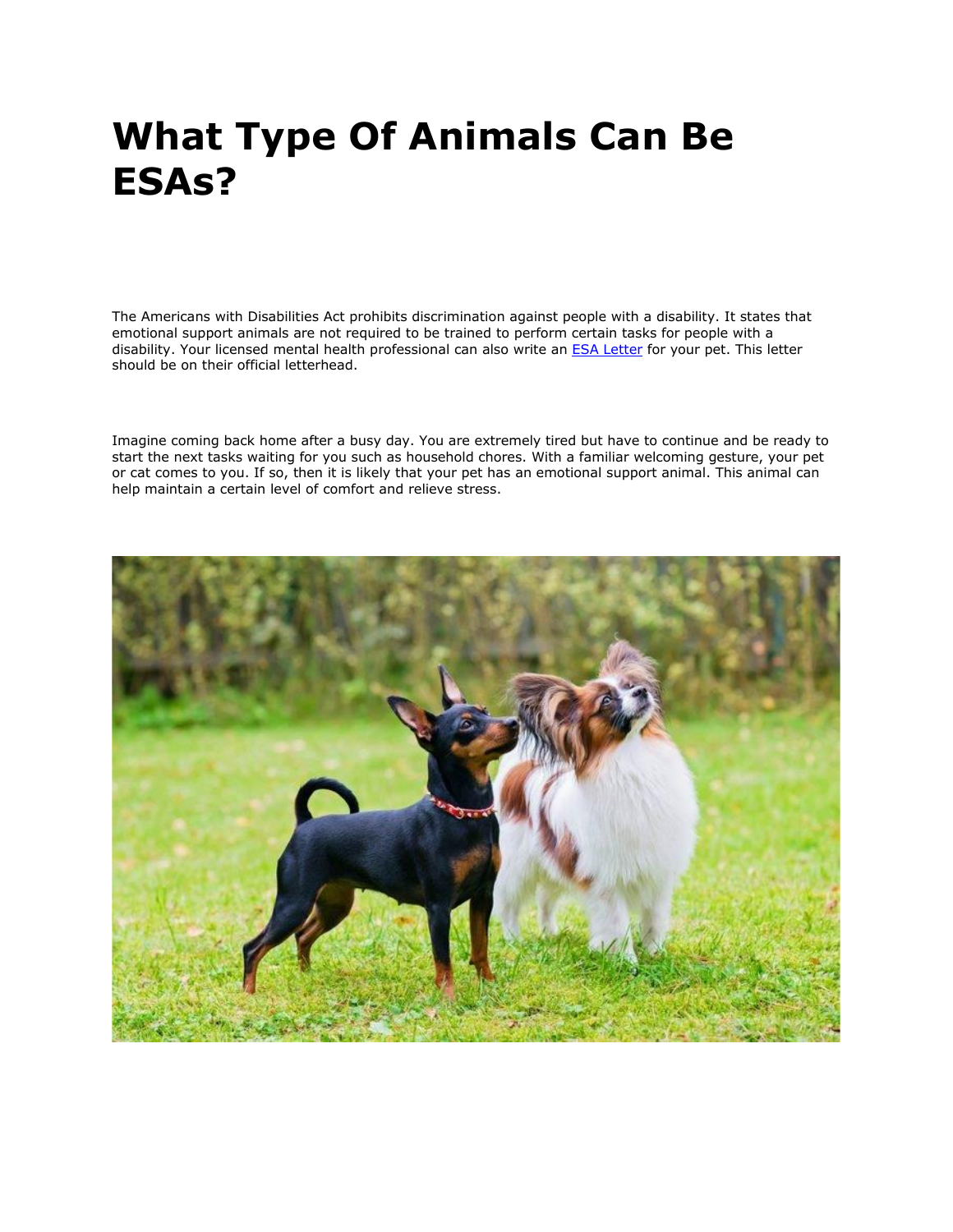There are many things that people can do to improve the quality of their emotional support animals. One of these is to care for them. Having a pet can also help people feel more connected to one another. It can also help lower one's stress levels. The brain's posterior lobe secretes the hormone oxytocin. It is known to be released during a hug or a snuggle.

Aside from making us feel better, keeping our pets inside our company can actually improve our senses. They can stimulate our hearing and sense of touch. Animal owners must also be certified by a therapist or other health professionals to be considered ESAs. An [emotional support animal letter](https://myesaletter.net/) should also be presented to the patient.

There's no denying the benefits of having a pet. Aside from improving one's health, it can also help lower one's weight. Having a pet can help improve a person's mental health, too. According to researchers, being a pet can help lower stress and boost overall well-being. According to a report by the American Psychiatric Association, the percentage of Americans who rely on emotional support animals has increased significantly over the years.

For considering it legit for terms as per FHA, this should contain all the necessary language requirements to be referred to as an [esa letter for housing](https://myesaletter.net/)**.** Once authentic organizations receive your ESA order and Questionnaire, they work with a licensed professional to pair you with a mental health professional. You do not feel guilty if someone has approved you for an ESA. It means that they have approved you for an ESA and are in their professional opinion.

### 1. **Kangaroos**

Few other weird animals could serve as your ESA. In case you consider that kangaroos ought to be left behind on the Australian continent or to be found behind barriers at zoos, you might be wrong. People also adopt kangaroos as their ESA and keep them close to them.

## 2. **Bearded Dragon**

Bearded Dragons are great pets for people who love animals. They are sociable and can make an excellent ESA for people who love animals. While it's possible for reptiles to be incredibly lazy and unwilling to work with their owners, these animals can provide their caretakers with a sense of satisfaction and purpose. When people think of an emotional support animal, they often picture a teddy bear or a soft-spoken creature. For Megan, however, her animal is a dragon that she depends on for anxiety relief. Many people prefer bearded dragons to be taken as their ESA.

3. **Pigs**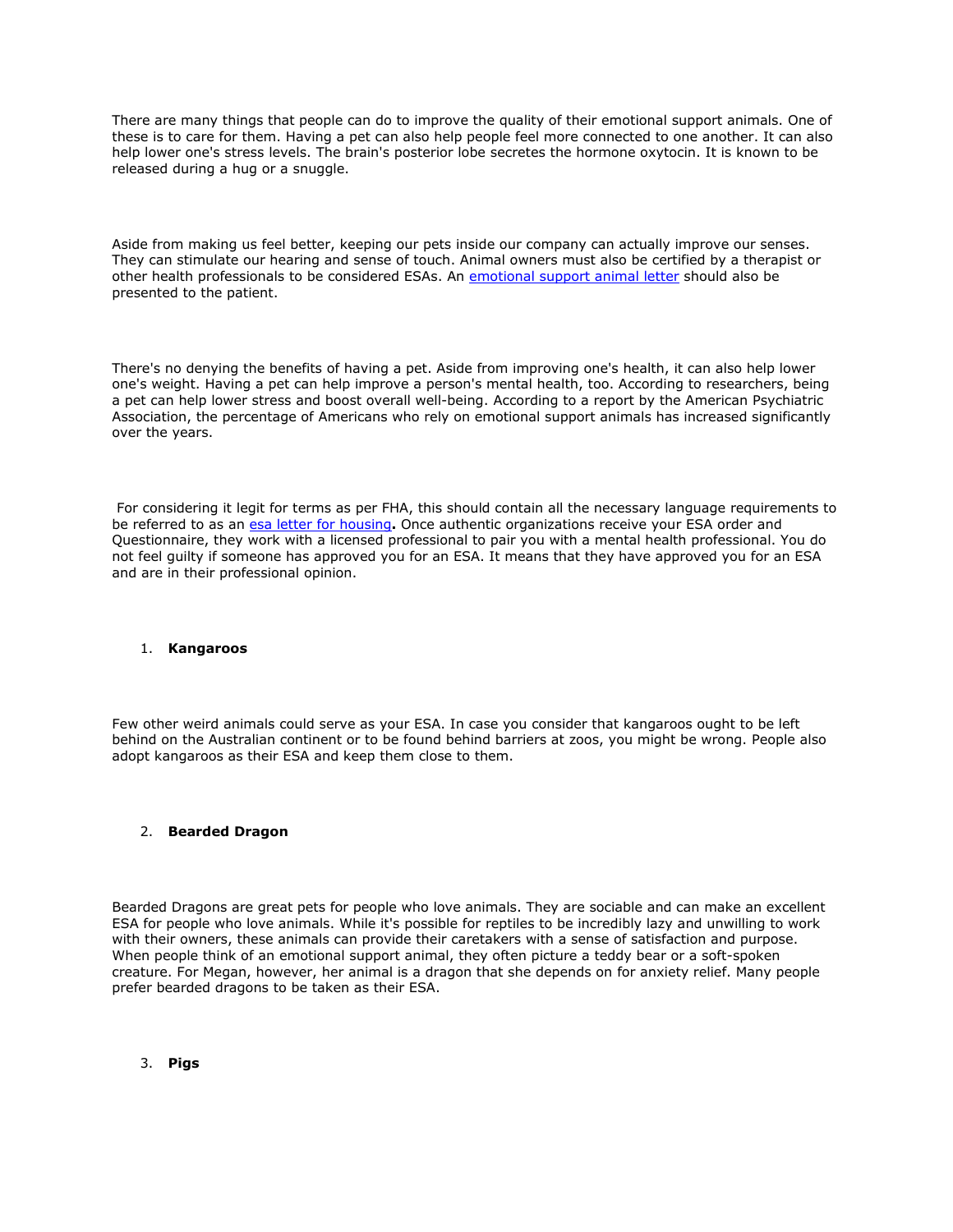Scientists and laypeople alike have argued that pigs are as emotionally supportive as humans. Although these animals are not intended to serve as emotional support animals, they can be used for people with special needs. In one instance, a woman has kicked off a plane after her emotional support pig became too disruptive. The American Mini-Pig Association noted that pigs with good behaved behavior is still decent emotional support and can easily get an [emotional support dog letter.](https://myesaletter.net/)

#### 4. **Turkeys**

Although many people would call a turkey's vocalizations unintelligible, others believe that these animals are the ideal companions for people with emotional support. In 2016, Delta passengers were horrified to discover that a passenger brought a turkey to the airport as a therapy animal.

#### 5. **Marmosets**

Apparently, marmosets are tiny emotional support animals that could be easier to handle while traveling, but this is not universally true. This uncommon animal could be your ESA if you can handle them.

#### 6. **Peacocks**

Peacocks are known to provide emotional support to those in need. However few individuals call them "loving and warm" they reportedly provide an ample amount of care and emotive support to those who require it most. In 2018, United Airlines told a woman with a peacock that her emotional support animal was not welcome on the plane.

#### 7. **Miniature- Horse**

Due to their size, miniature horses are incredibly calm when trained. This is a great quality for emotional support animals as they can remain calm in stressful situations. While miniature horses have been around for a long time, they are also very well-regarded in the ESA list. Due to the nature of the animals that were banned, the airline allowed miniature horses to fly with them even if you have only an [esa letter online.](https://myesaletter.net/)

## 8. **Goldfish**

Although they cannot be held, they are often considered to be the emotional support animals of people. In 2018, Ana Navarro, a Republican political consultant, said that an airport official mistakenly announced that